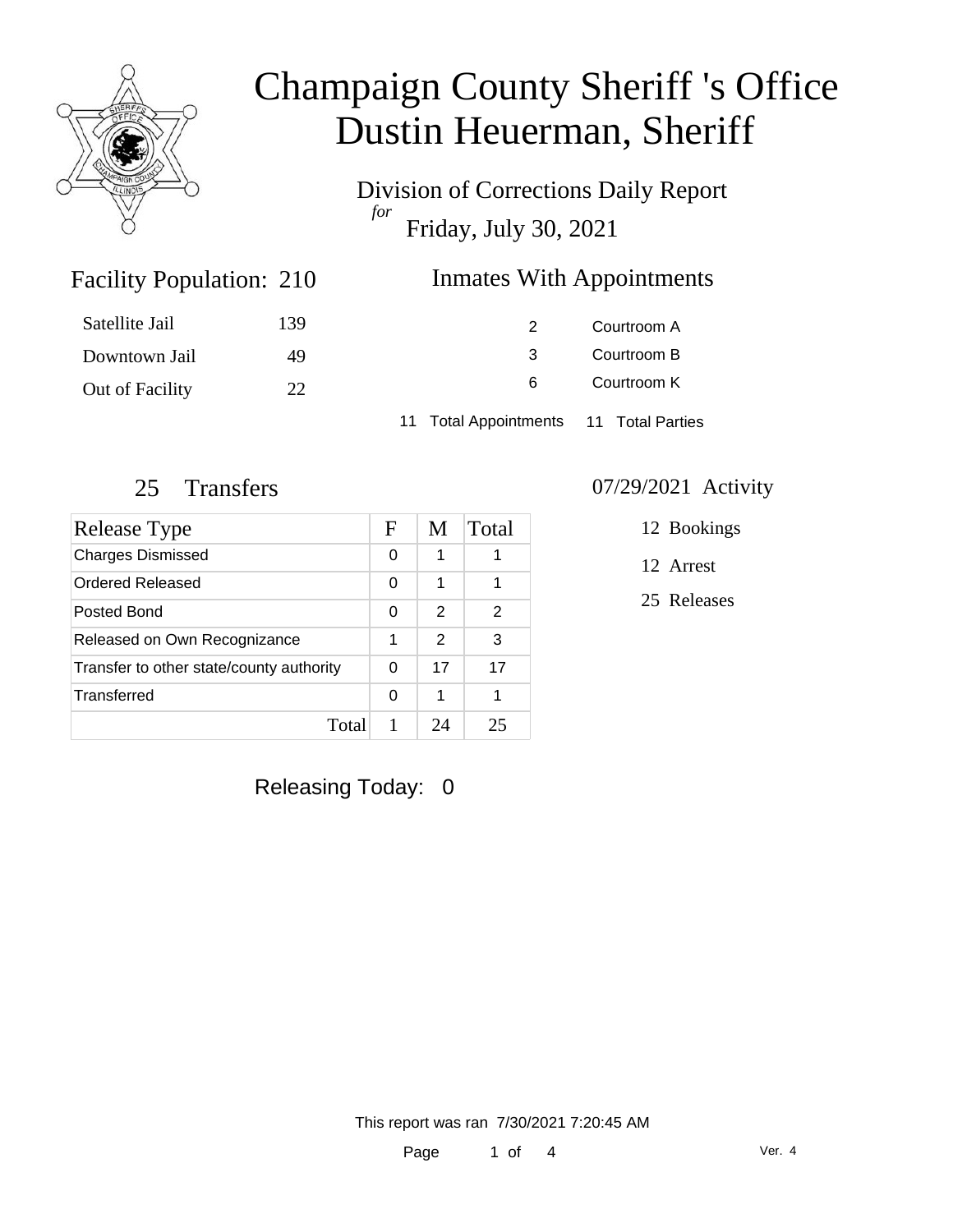

Division of Corrections Daily Report *for* Friday, July 30, 2021

#### Custody Status Count

- Electronic Home Dentention 20
	- Felony Arraignment 7
		- Felony Other 2
	- Felony Pre-Sentence 4
		- Felony Pre-Trial 134
	- Felony Sentenced CCSO 10
	- Felony Sentenced IDOC 6
		- Hold Other 1
		- Hold Sentenced IDOC 2
	- Misdemeanor Arraignment 2
		- Misdemeanor Pre-Trial 3
			- Petition to Revoke 4
			- Remanded to DHS 13
				- Traffic Pre-Trial 1
		- Traffic Sentenced CCSO 1
			- Total 210

This report was ran 7/30/2021 7:20:45 AM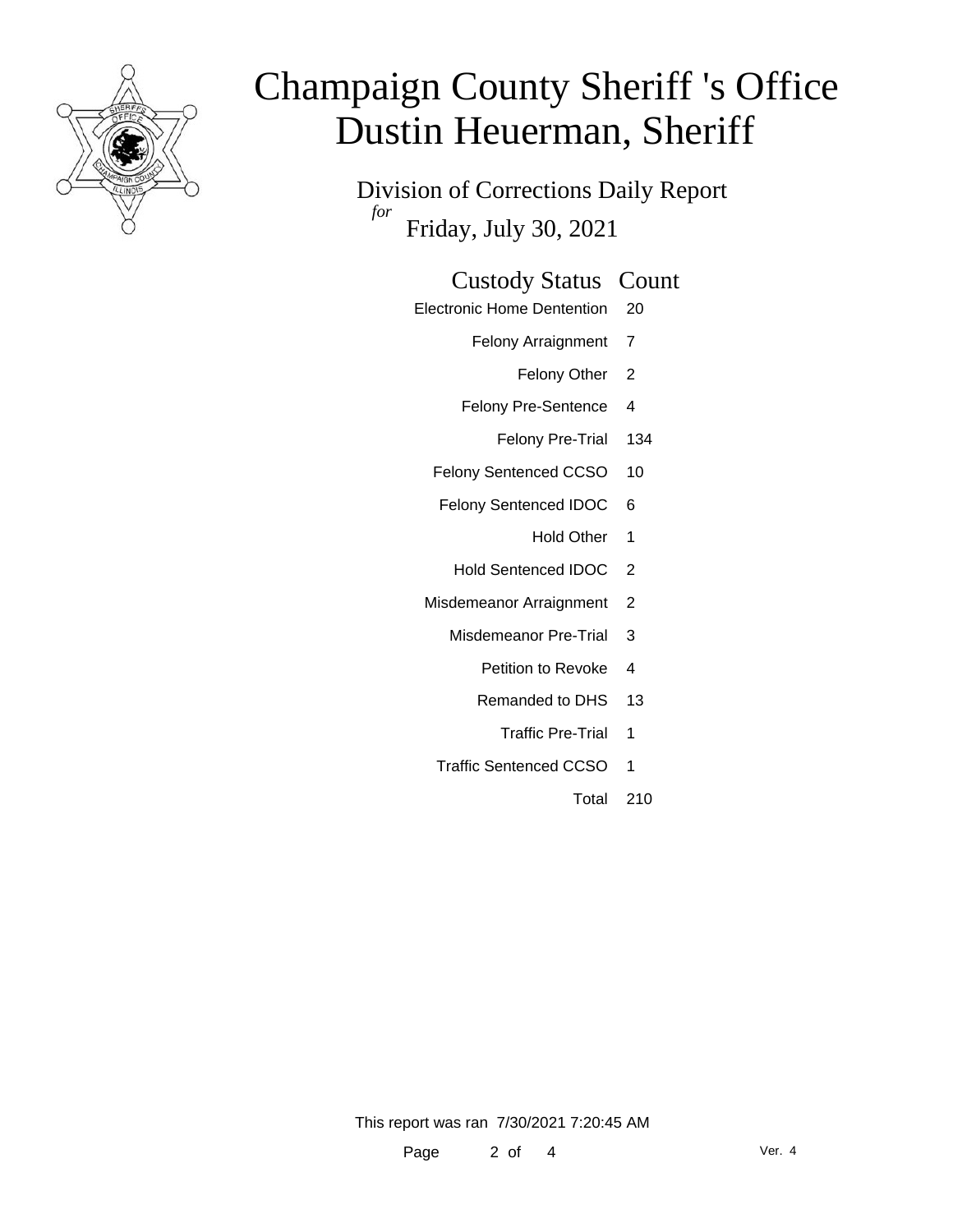

Division of Corrections Daily Report *for* Friday, July 30, 2021

## Inmates With Appointments

| Jailing Party Name             | Location    | Number of Records / Node |
|--------------------------------|-------------|--------------------------|
| <b>CLARK, DAMON GILLMORE</b>   | Courtroom A | 1 / Downtown Jail        |
| <b>CLAYBORN, WILLIE LAVELL</b> | Courtroom K | 1 / Satellite Jail       |
| DIGGS, DEMARKUS ALONZO         | Courtroom B | 1 / Downtown Jail        |
| <b>DUCEY, SCOTT ROBERT</b>     | Courtroom K | 1 / Satellite Jail       |
| FINLEY, KEVIN DANTE            | Courtroom K | 1 / Satellite Jail       |
| HAMILTON, DARIUS DEJAUN        | Courtroom K | 1 / Satellite Jail       |
| LARSON, JEREMY RYAN            | Courtroom K | 1 / Satellite Jail       |
| MEADE, WILLIAM E               | Courtroom K | 1 / Satellite Jail       |
| SHACKELFORD, TRYSTEN ANDREW    | Courtroom B | 1 / Satellite Jail       |
| <b>SHANKS, FLOYD JAY</b>       | Courtroom A | 1 / Satellite Jail       |
| <b>TAYLOR, KORRION VELEZ</b>   | Courtroom B | 1 / Satellite Jail       |

### **Transfers**

| ARELLANO, ELIJAH XAVIER              | <b>Charges Dismissed</b>                                | Satellite Jail |
|--------------------------------------|---------------------------------------------------------|----------------|
| AUSTIN, KIM DEWAYNE                  | Transfer to other state/county authority Satellite Jail |                |
| BAKER, REED A                        | Posted Bond                                             | Satellite Jail |
| BROWN, SIDREA RENEIA                 | Released on Own Recognizance                            | Satellite Jail |
| BURNETT, TYRONE DESEAN               | Transfer to other state/county authority Satellite Jail |                |
| BUTLER, JAMES EDWARD                 | Released on Own Recognizance                            | Satellite Jail |
| DALTON, JASON LEE                    | Transfer to other state/county authority Satellite Jail |                |
| DAVIS, TEVIN TEJUAN                  | Transferred                                             | Satellite Jail |
| FORD, CHRISTIAN MICHAEL<br>ALEXANDER | Transfer to other state/county authority Downtown Jail  |                |
| FRANKLIN, ROBERT, Junior             | Transfer to other state/county authority Downtown Jail  |                |
| <b>GENTRIS, LENTRELL ASHTON</b>      | Transfer to other state/county authority Satellite Jail |                |
| <b>GIBSON, ANTONIO MAURICE</b>       | Transfer to other state/county authority Satellite Jail |                |
| GRAY, PHARON SKYLER                  | Ordered Released                                        | Satellite Jail |